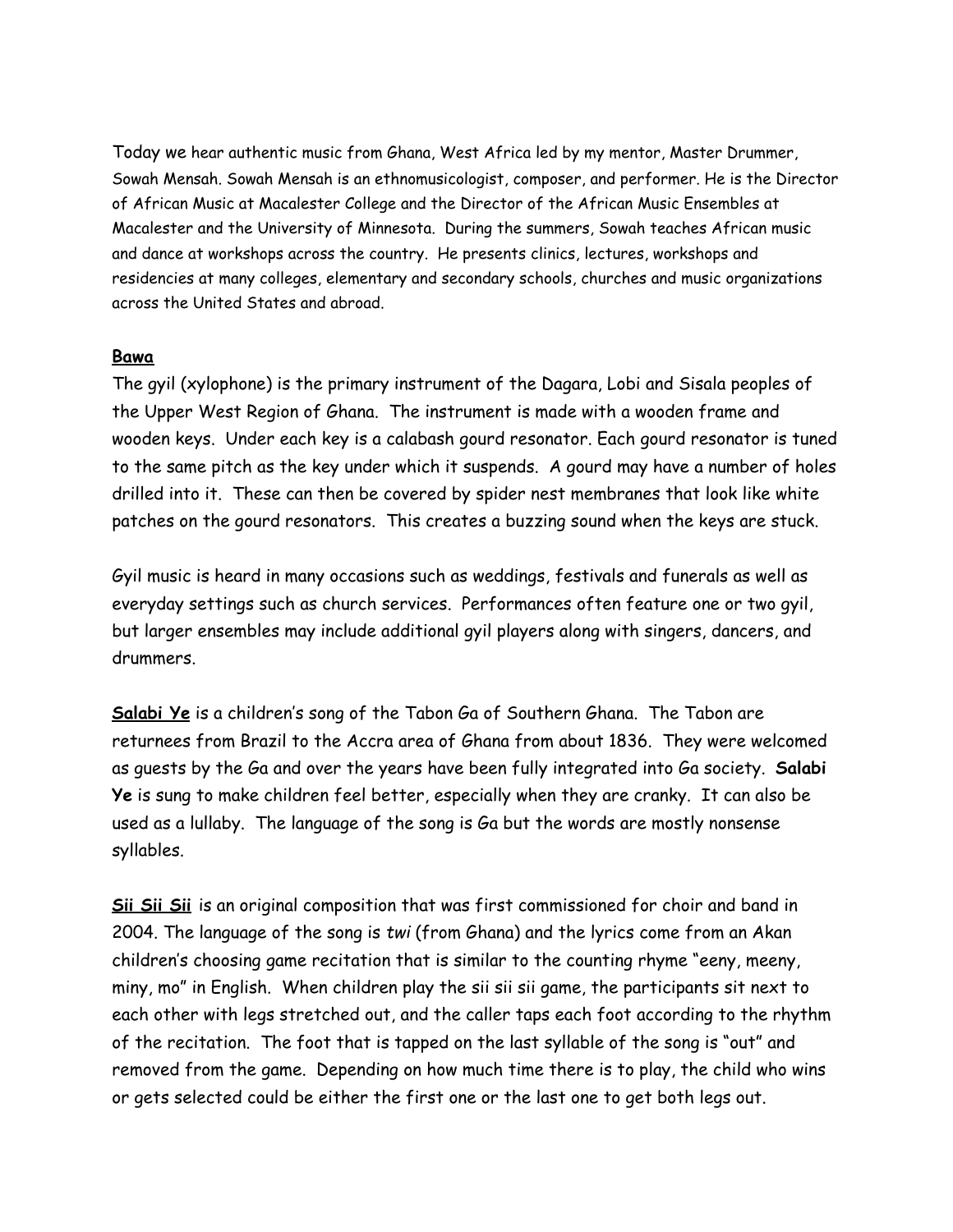## **Sowah's Drum Sequence**

This sequence is a series of musical events that Sowah has woven together to enable students to learn the basic fundamentals of Ghanaian music. The Sequence has four movements: Follow Your Leader, Boboobo, Question and Answer, and Gota.

**Follow Your Leader** is an exercise that helps players maintain their focus by watching the leader throughout the movement. It teaches the players that as long as they watch the hands of their leader and imitate the hand movements, they are able to copy the leader's phrases, even if they think they are not musical.

**Boboobo** is a choreographed community dance from the Northern Ewe of Ghana and Togo. Boboobo is frequently performed in many churches and schools in Southern Ghana. Today you will hear Sowah's arrangement of this popular genre.

**Question and Answer** encourages players to be creative. It also re-emphasizes the concentration and focus practiced in the Follow Your Leader movement. Each answer will be repeated by the player. Later it will be copied by all the players in the group before the next player's turn. As they share in the answers of others, they also begin to realize the varieties of approaches that one could use in an answer. The ability to listen to a question played on the drum and create an answer to it develops confidence in the players.

**Gota** is a dance from the Southern Ewe of Ghana. It is performed on social and festive occasions, a partner dance for young people that combines choreographed movements and improvisation. Traditionally, the dance is led by a lead drummer who starts by calling the other instrumentalists to play and then calls the first pair of dancers to come up. Once they are on the floor, the lead drummer plays a roll which is an invitation to the couple to begin their improvisation. After some time, the lead drummer asks the couple and other instrumentalists to freeze, which marks the end of the first dance improvisation. This pattern continues with new couples until the final freeze.

## **Adenkum**

A significant aspect of traditional African societies is that economic, political, agricultural, and other groups are organized not only around their shared interests and goals, but also as musical organizations. For example, a hunter's association or a women's social club will each have its own music and, in some cases, its own instruments as an integral part of the organization's activities. Thus there is *Abong*, the music of a women's secret society of